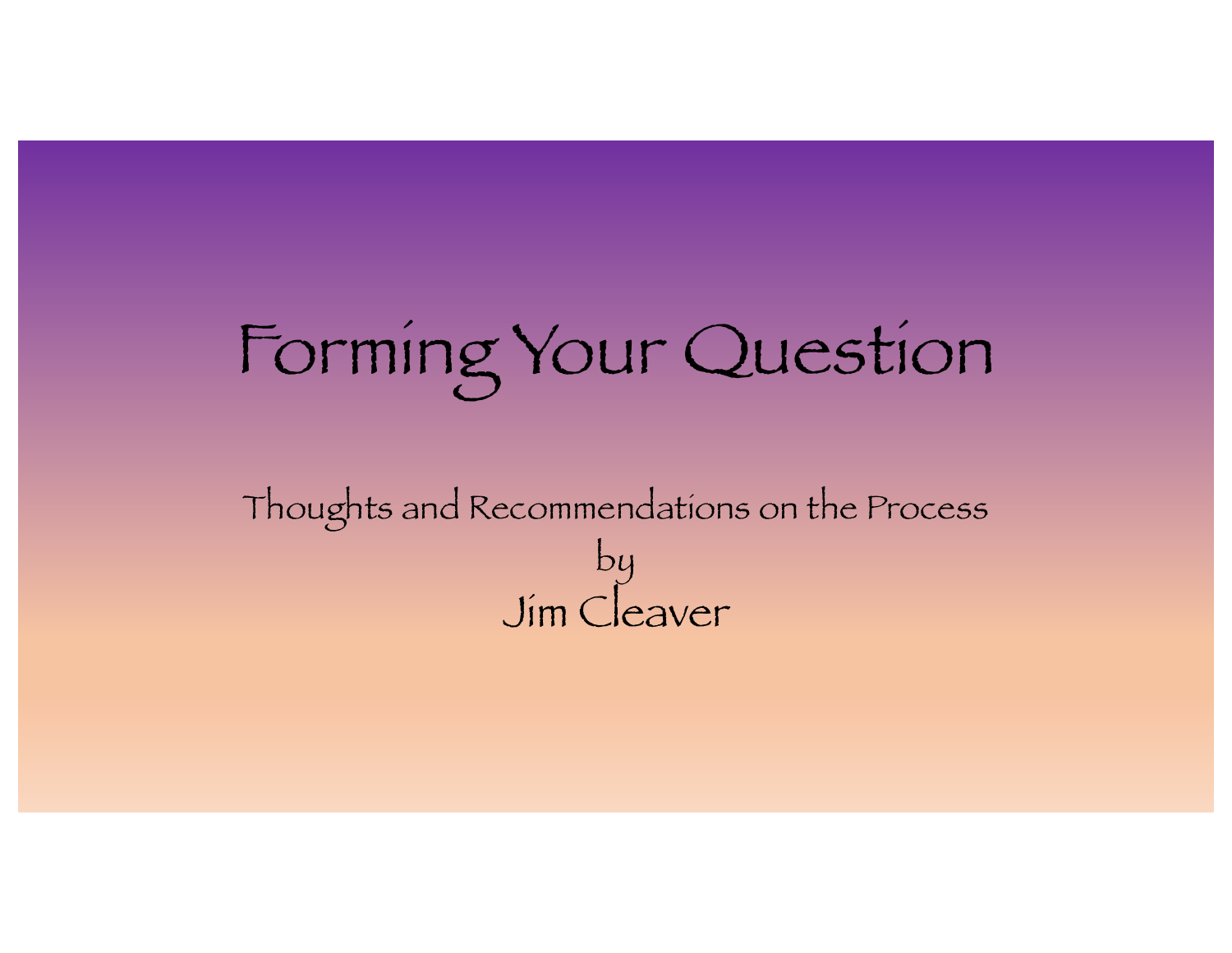#### Four Aspects of Consulting the Oracle

- **1. Forming the Question**
- **2. Studying the Response**
- **3. Implementing the Advice**
- **4. Observing the Results**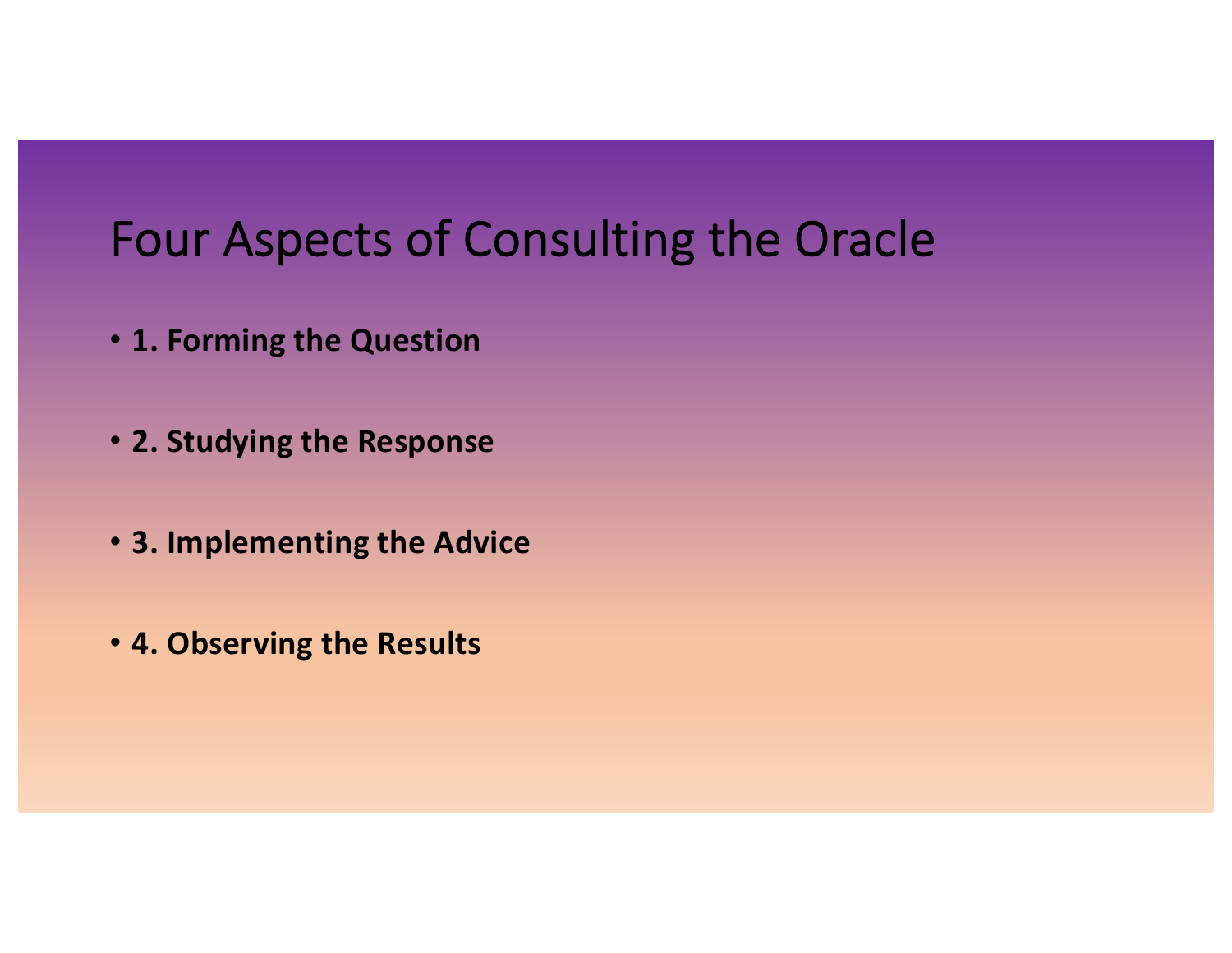## 1. Forming the Question

- **Forming the Question** focusing one's intention & facilitates formulating the "Right" question
- some say this should take a month
- if its still a Q. at the end of 30 days, then its appropriate to ask the YI
- This discourages frivolous questions.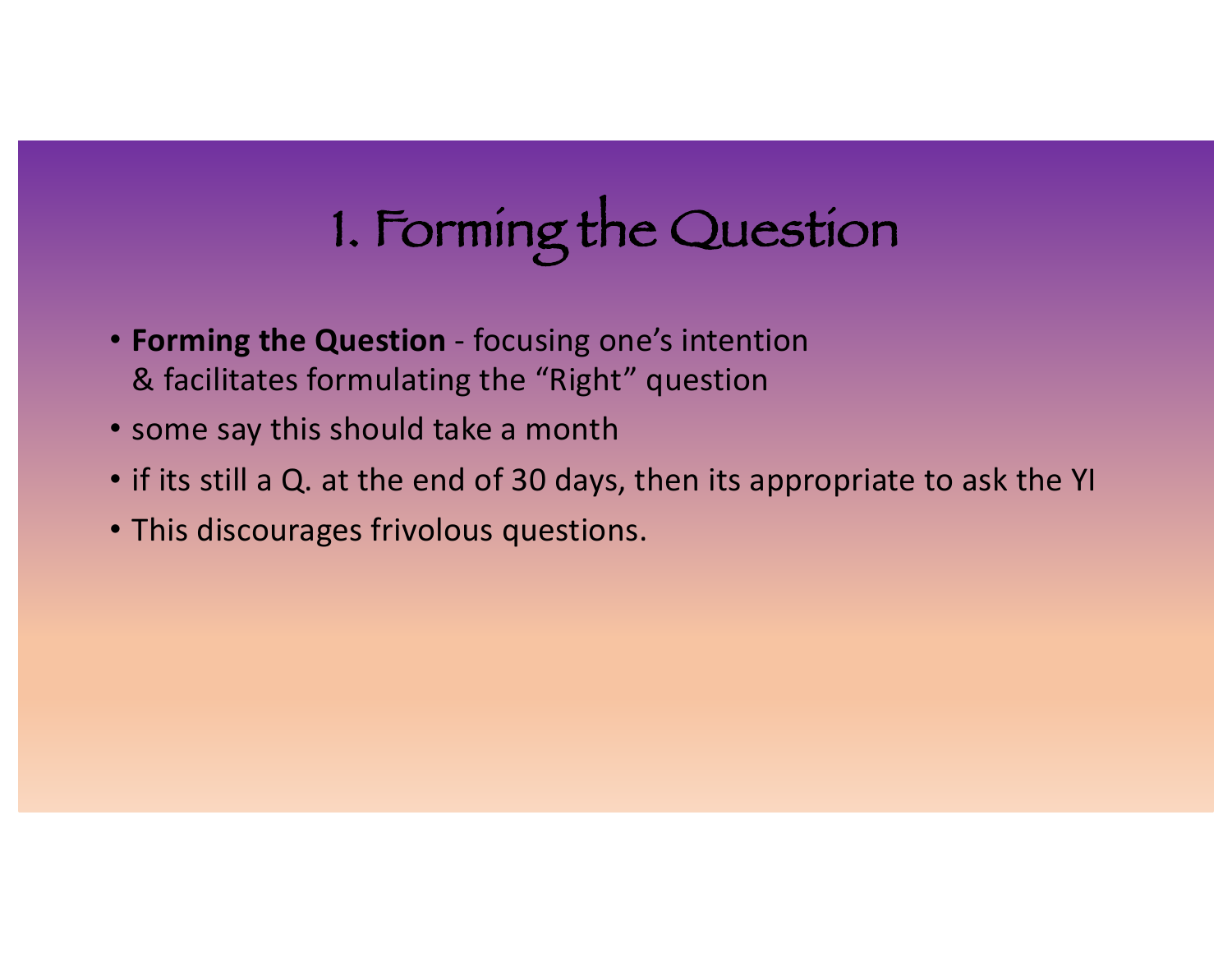## 2. Studying the Response

- **Studying the Response** involves spending time with the Hexagram (both the symbol itself & commentaries)
- like a good poem reflecting & interpreting its meaning for you
- summarize your understanding in writing
- the gist of its message
- put it on the frig.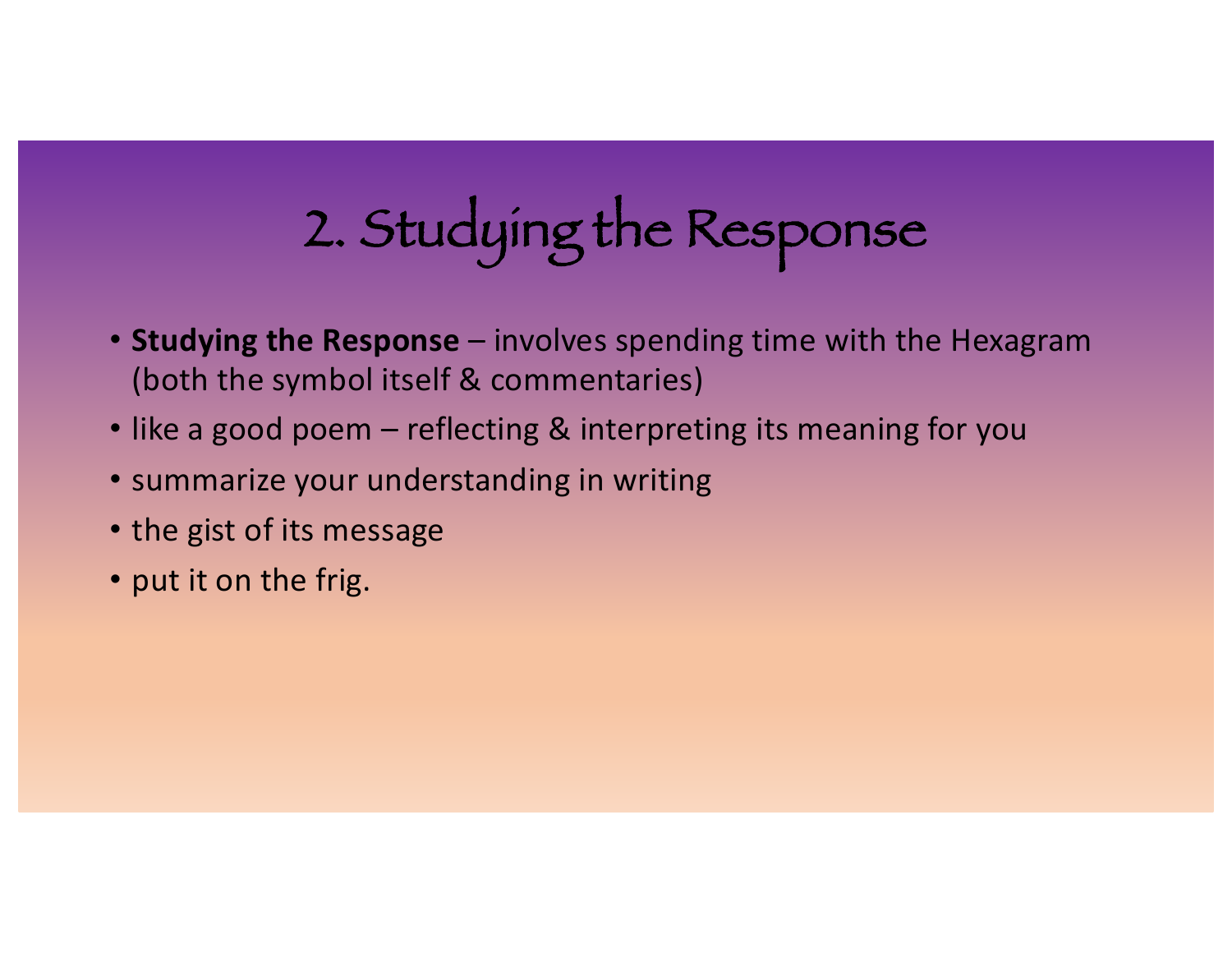## 3. Implementing the Advice

- **Implementing the Advice** taking Action or Not
- amending one's course, plan, attitude, or behavior based on one's understanding and interpretation of the reading
- *or conversely a decision to ignore recommendations made*
- *(this would seem to negate using the oracle in the first place)*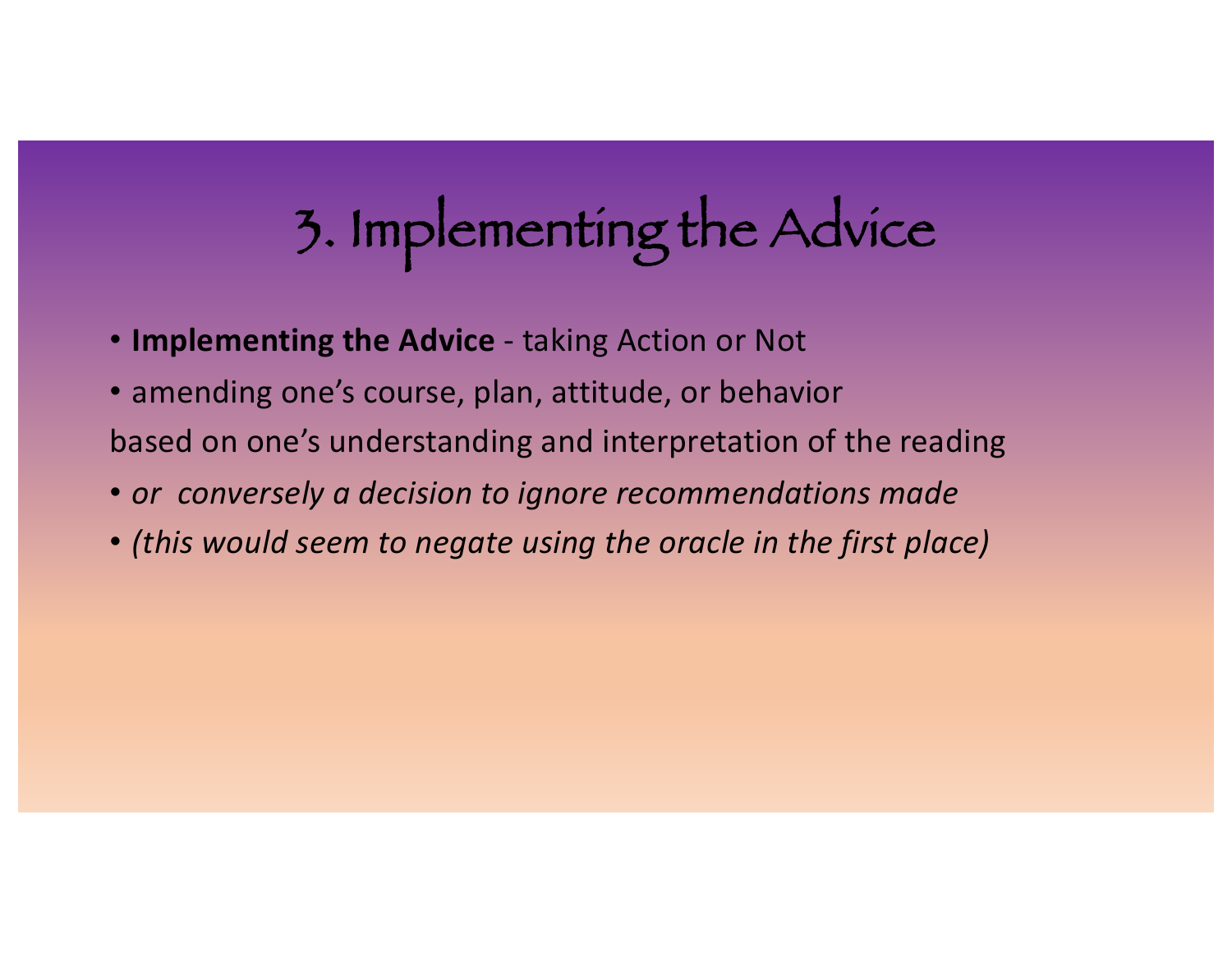## 4. Observing the Results

- **Observing the Results** of actions taken or not taken
- Watching how events unfold over time
- learning how the Yi speaks to us
- developing our relationship with the Yi over time
- It is teaching us, and training our intuition.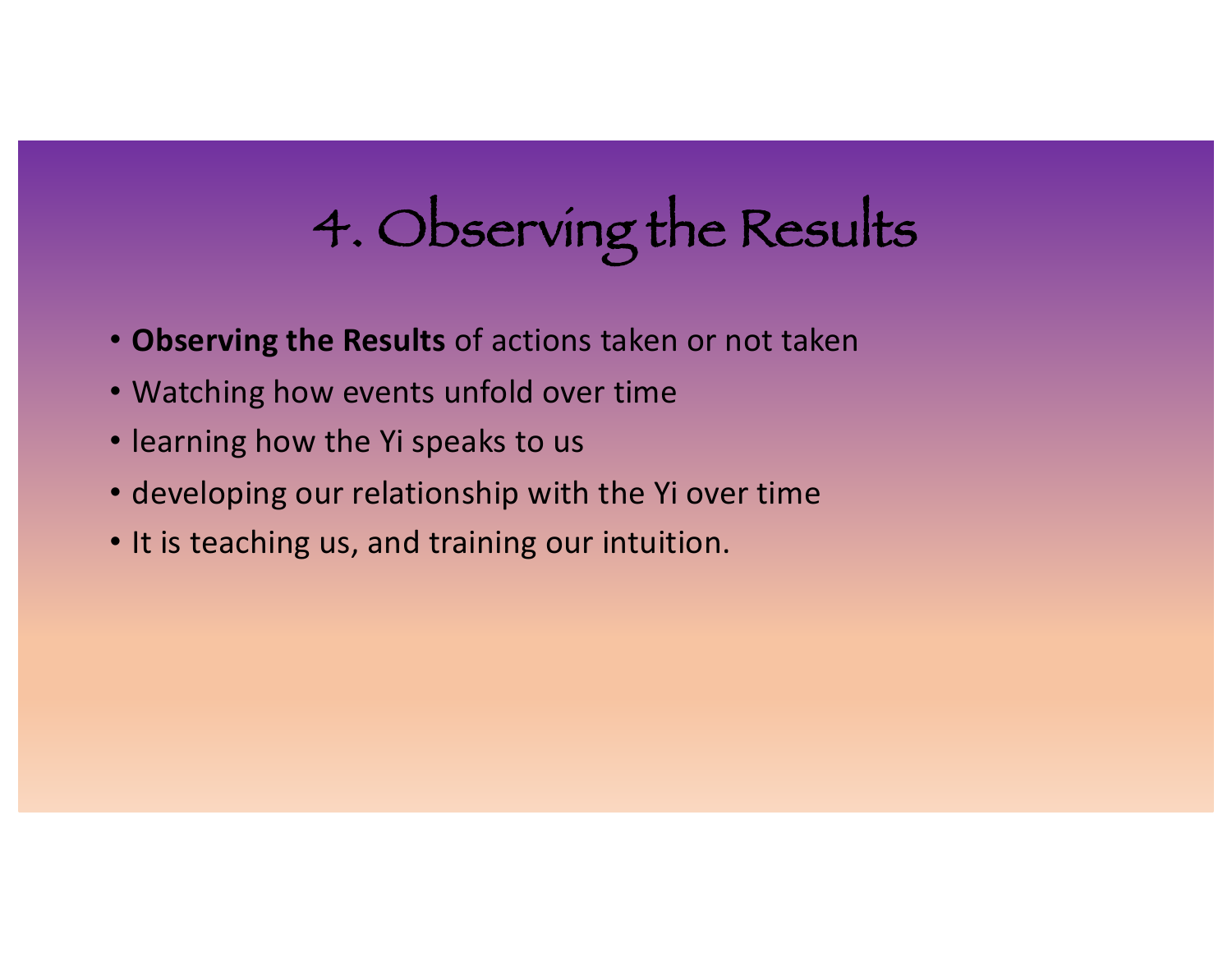#### THE QUESTION: The Function &/or Purpose of the Q.

- *This section derives from my experiences doing YJ consultations and especially trying to help people confused by their YJ reading. In my experience it often originates with an unclear question.*
- The Question is the bridge between you (the microcosm), and the macrocosmic (i.e. context in which you exist)
- It is the path along which you go outside yourself to obtain new information & insight.
- The info comes back to you along that same path.
- The Q. Focuses You your **intention** & your **attention -** use it like a mantra.
- The Q. is the Focus for the Response
- It is the Q. you **ask/intend** that will be responded to,
- so spend the time to **clarify** what you really need/want to know & the time to phrase it well.
- A clear & focused Q. usually yields a straightforward Oracle response.
- Conversely, an ambiguous intention &/or sloppy Q. is usually difficult to understand and interpret.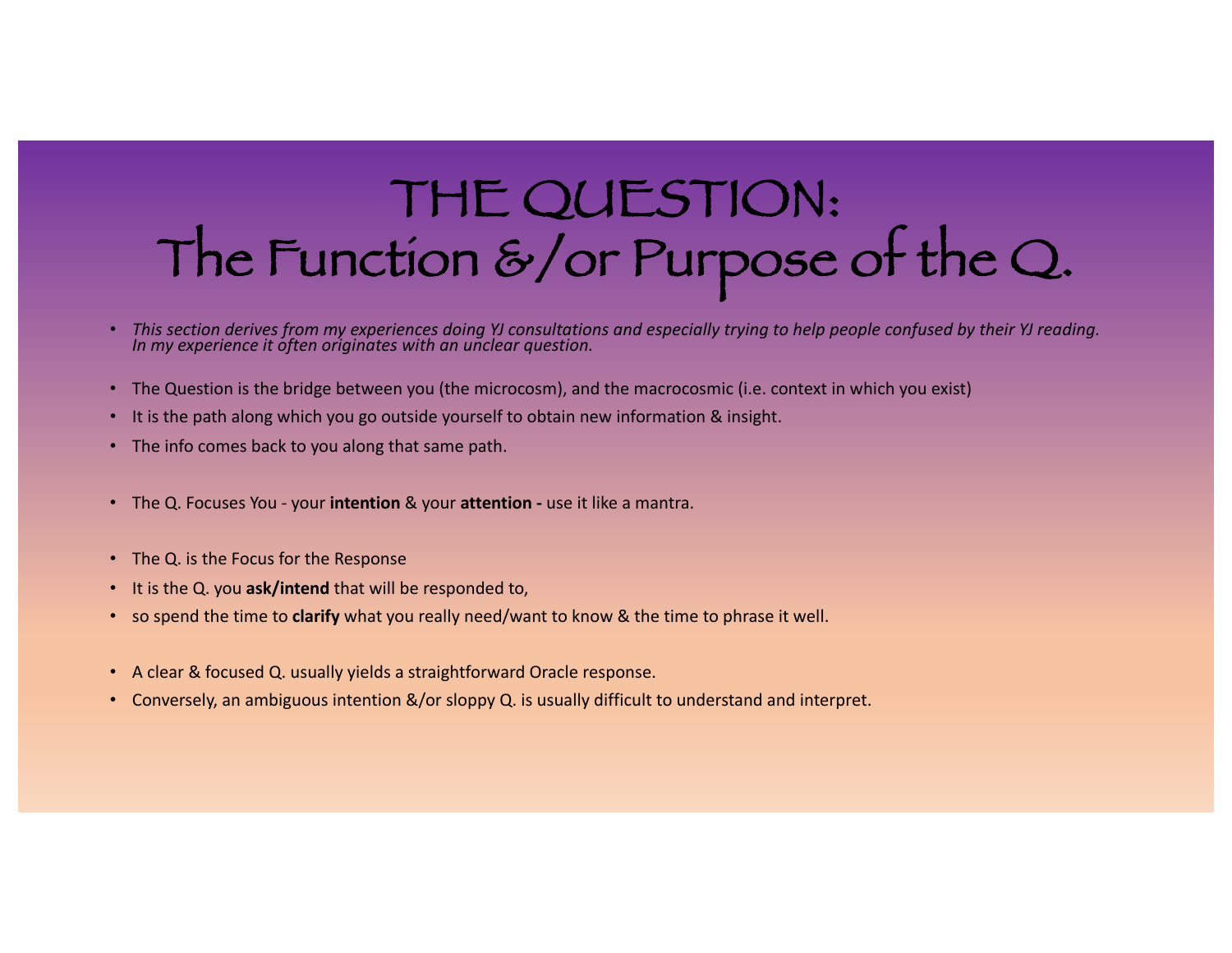## Before Consulting:

- Write your questions down (drafts to final version)
- Work with the question until you're satisfied it is the right one it may go through many stages and transformations.
- Take your time. Its OK.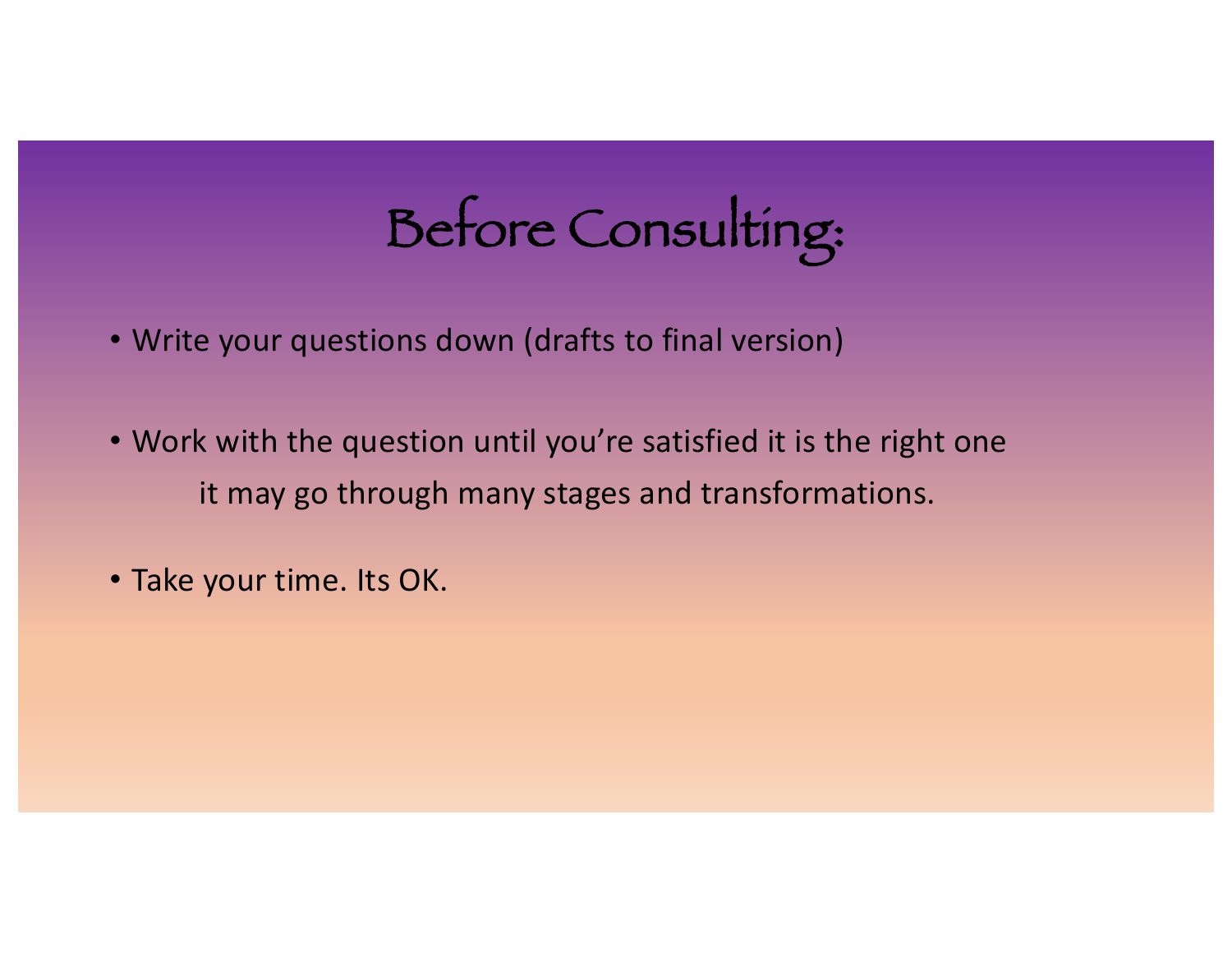#### CHECKLIST (Before you Ask)

- Make sure you haven't already decided, or already know the answer or appropriate action if so create a different Q.
- (The more it teaches you the less frequently you have to ask about what to do)
- Become more interested in the *implications* of actions, rather than the decision itself.
- Make sure you have the time to carefully consider the Response
- Make sure you are willing to follow its "Advice" (as best you can)
- that you are open to what it suggests
- you don't "have to" follow it, or do anything, for that matter
- just make sure you are willing to listen.
- Make sure your Q. is worthy that its not idle, frivolous, or self aggrandizing.
- Ask yourself Why you want to know and what you will do with the information.
- Will it help you become a better person, i.e. a **jun-zi**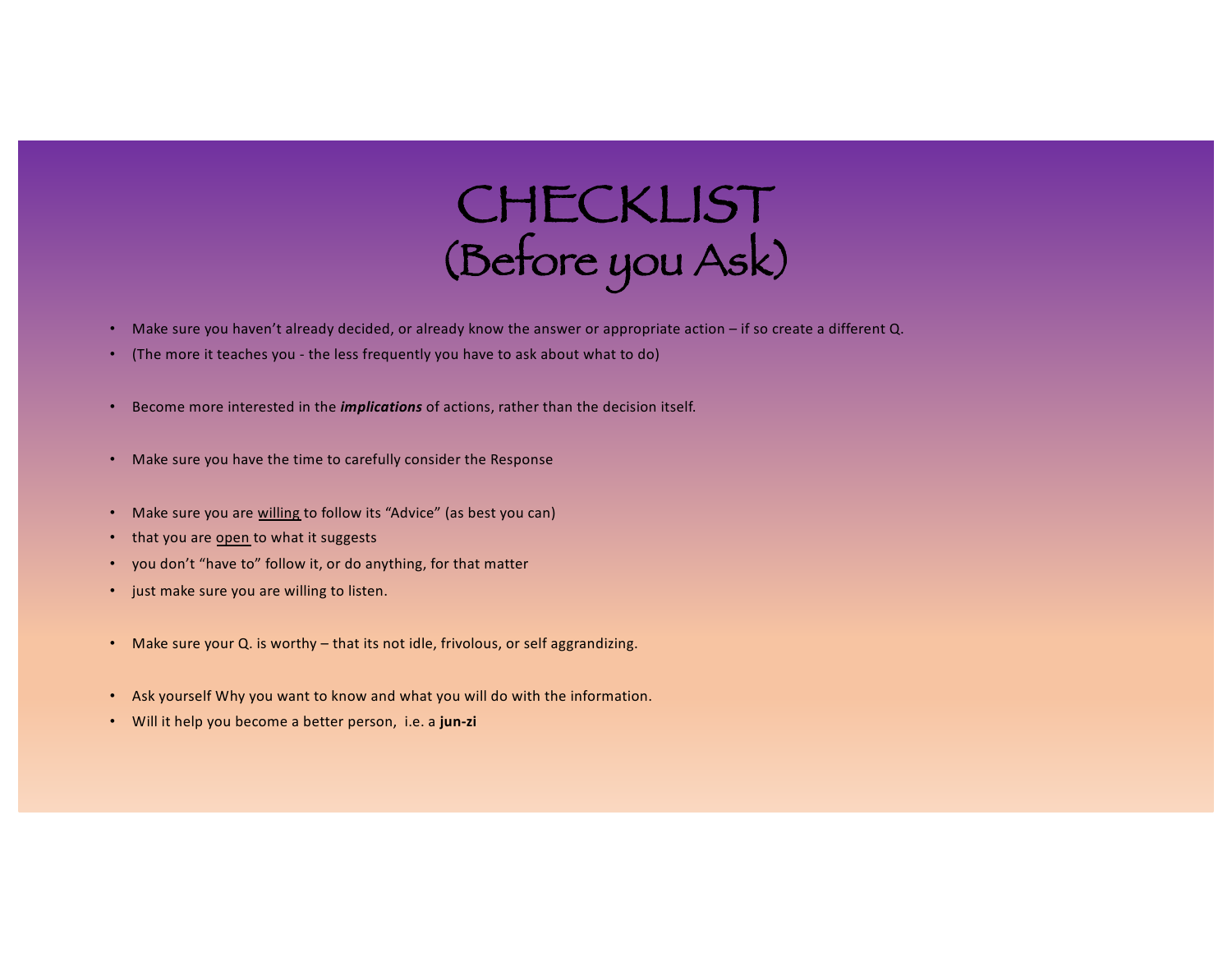## The Jun-Zi (Chun-Tzu) 君 子

- literally the ruler's or lord's son, the crown prince, it can be "A Prince" or "The Ruler";
- remember the ruler is known as "The Son of Heaven" and is the holder of the "Mandate of Heaven"  $\mathcal{F}$ 命 Tiān Mìng
- Jun-zi can refer to, a member of the aristocracy, ruling class, nobility; a nobleman the landed gentry, people with 'a name'.
- Wilhelm translates chun tzu as "superior man" 'man' here, is intended to be genderless, like the Chinese,  $\diagup$  rén is a person, a human being, humankind a "superior person", is our best self, and only comes with intention & effort.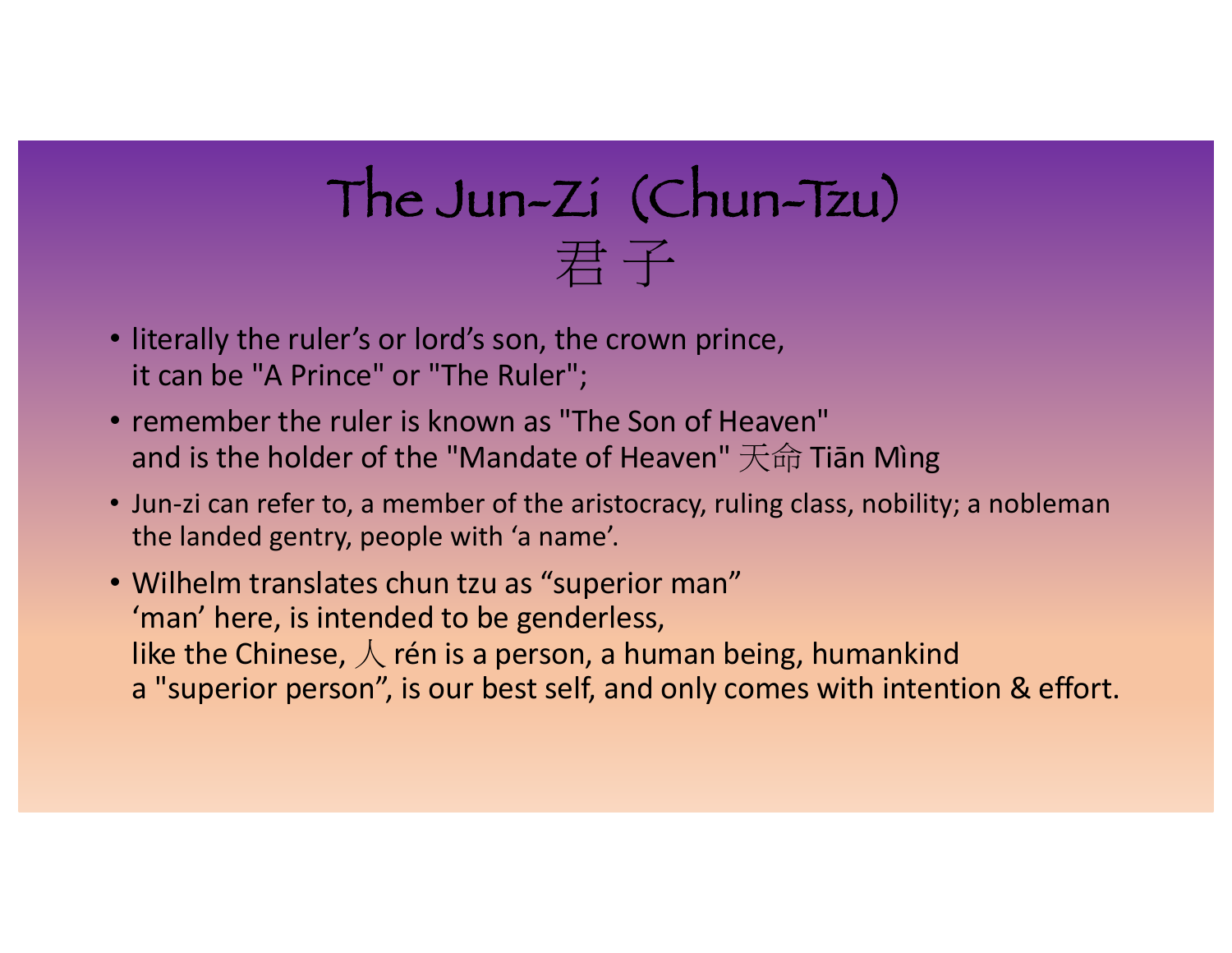- A **jūn-zǐ** is an individual personifying all the cultivation and virtues of a noble person.
- Honorable, a person of high integrity, our highest self.
- (The famous herb formula Si Jun Zi Tang is usually translated as the Four Gentlemen Decoction)
- The jun-zi is **'exemplary person**' or **'an exemplar**'
- A jun-zi is a role model, an ideal person, a cultivated, perfect/perfected person
- (a person who has cultivated / is cultivating themself)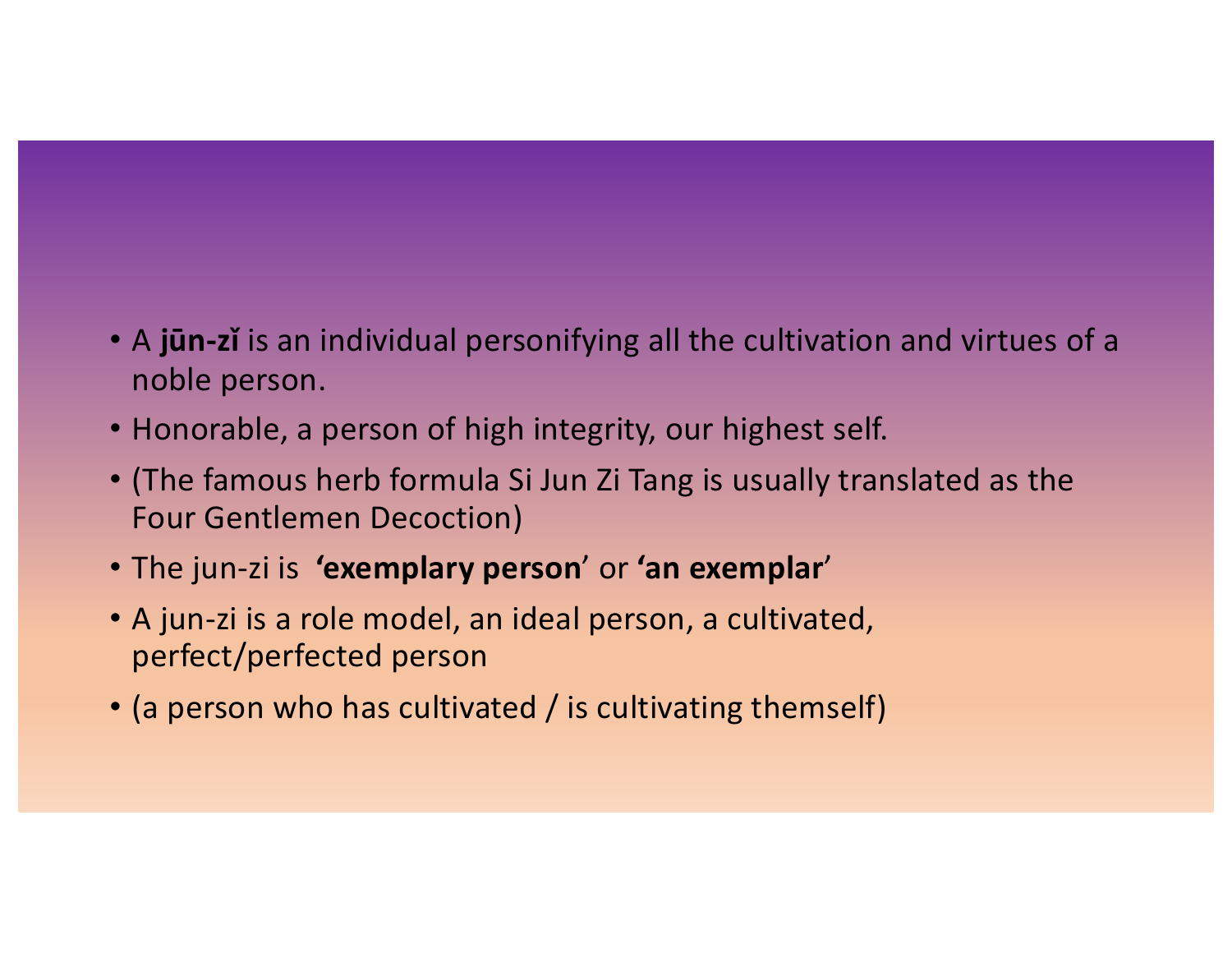- Stephen Karcher refers to jun-zi as the "realizing person" in his translation of the Ta Chuan.
- In his I Ching translation he uses the Chinese term, but defines it as the "ideal of a person who uses divination to order his/her life in accordance with tao rather than willful intention".
- I might suggest 'one who follows Dao'
- Timothy White defines jun-zi as "A noble-hearted, self-governing person"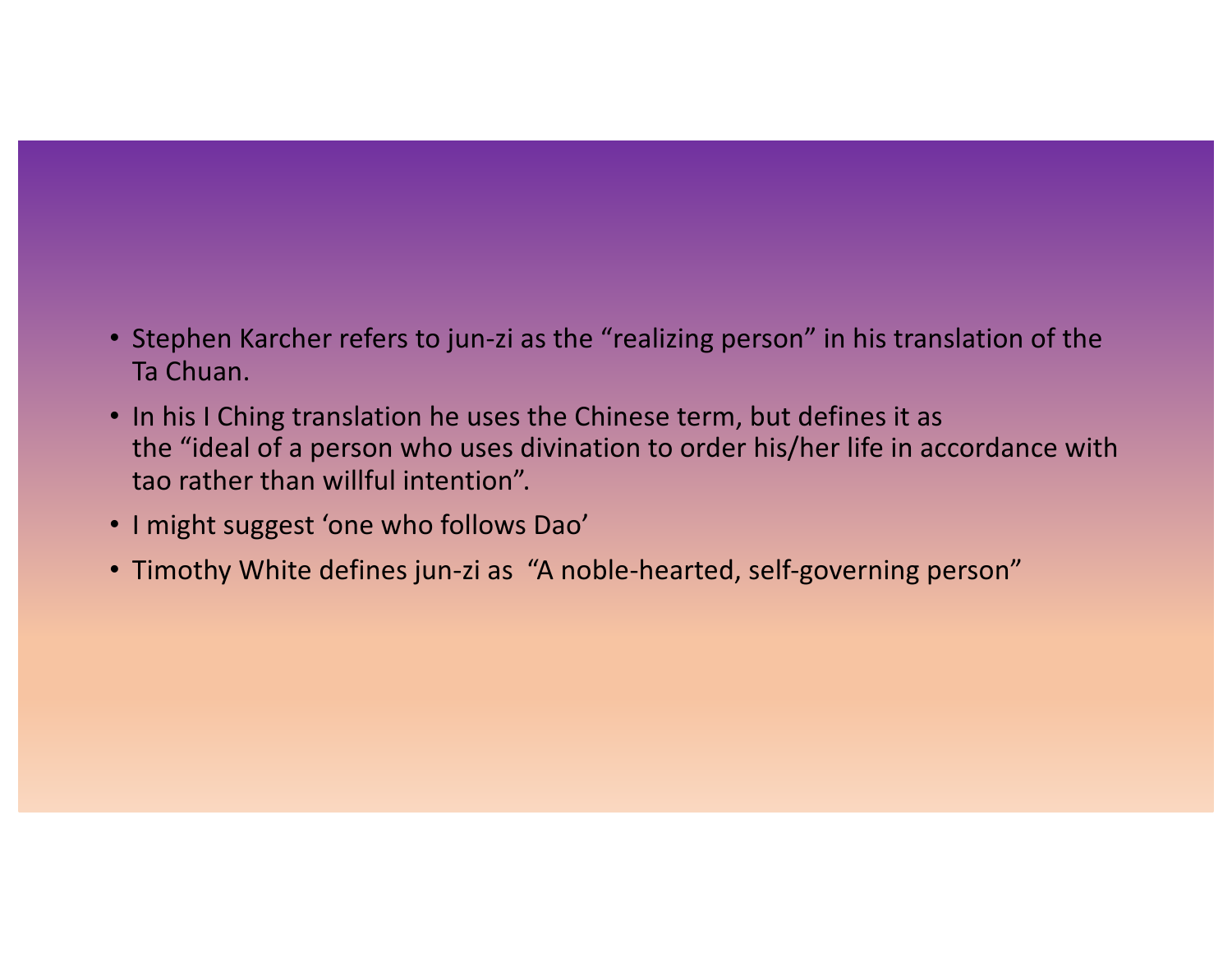## Occurrences of Jun-Zi/Junzi in the Text

- **Jun-zi occurs 20x in the main text**:
- 4x in the Judgments: 2.0, 12.0, 13.0, 15.0 // none [# = H# dot line# // separates Upper Canon & Lower Canon]
- 16x in Line texts: 1.3, 3.3, 9.6, 15.1, 15.3, 20.1, 20.5, 20.6, 23.6 // 33.4, 34.3, 36.1, 40.5, 43.3, 49.6, 64.5
- Occurs in 53 of the 64 Image texts (Wings 3 & 4). *Not in these eleven: 8, 11, 16, 20, 21, 23, 24, 25, 30 // 44, & 59*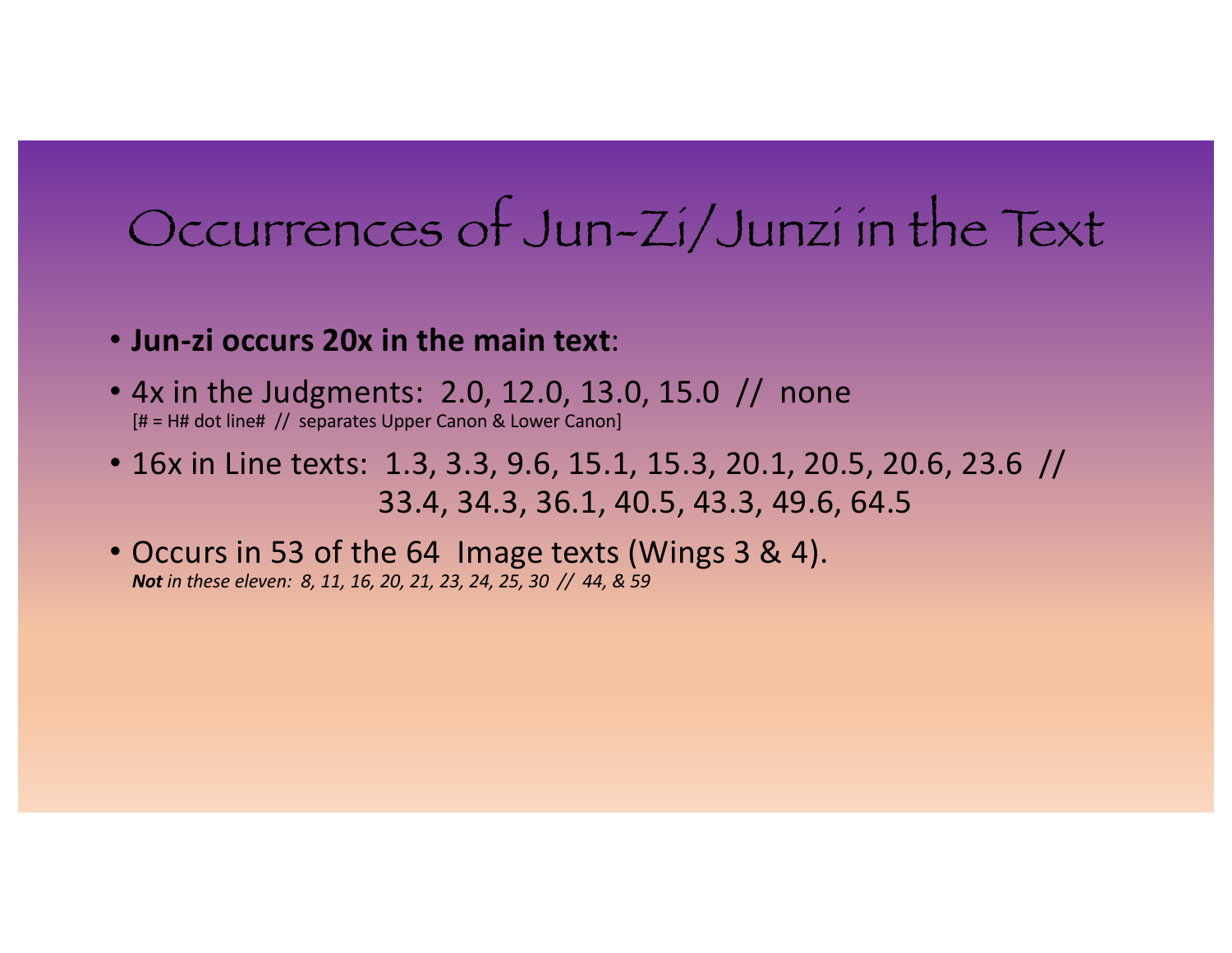- **Jun** (without zi) **occurs 6 more times in Line texts**:
- 3x as 大君 **dà jūn** = big/great ruler (7.6, 10.3, 19.5)
- 3x preceded by  $\sharp$  qi, a 3rd person pronoun = his/one's/their ruler (24.6, // 54.5, 62.2)
- A primary quality of a jun-zi, is  $x\bar{x}n =$  sincerity  $|\bar{x}|$ A person who stands by their word(s).
- R. Wilhelm transcribes this as chün-tzu and translates as 'superior man'.
- M. Pearson translates as 'you should' and explains her choice on p.37-39.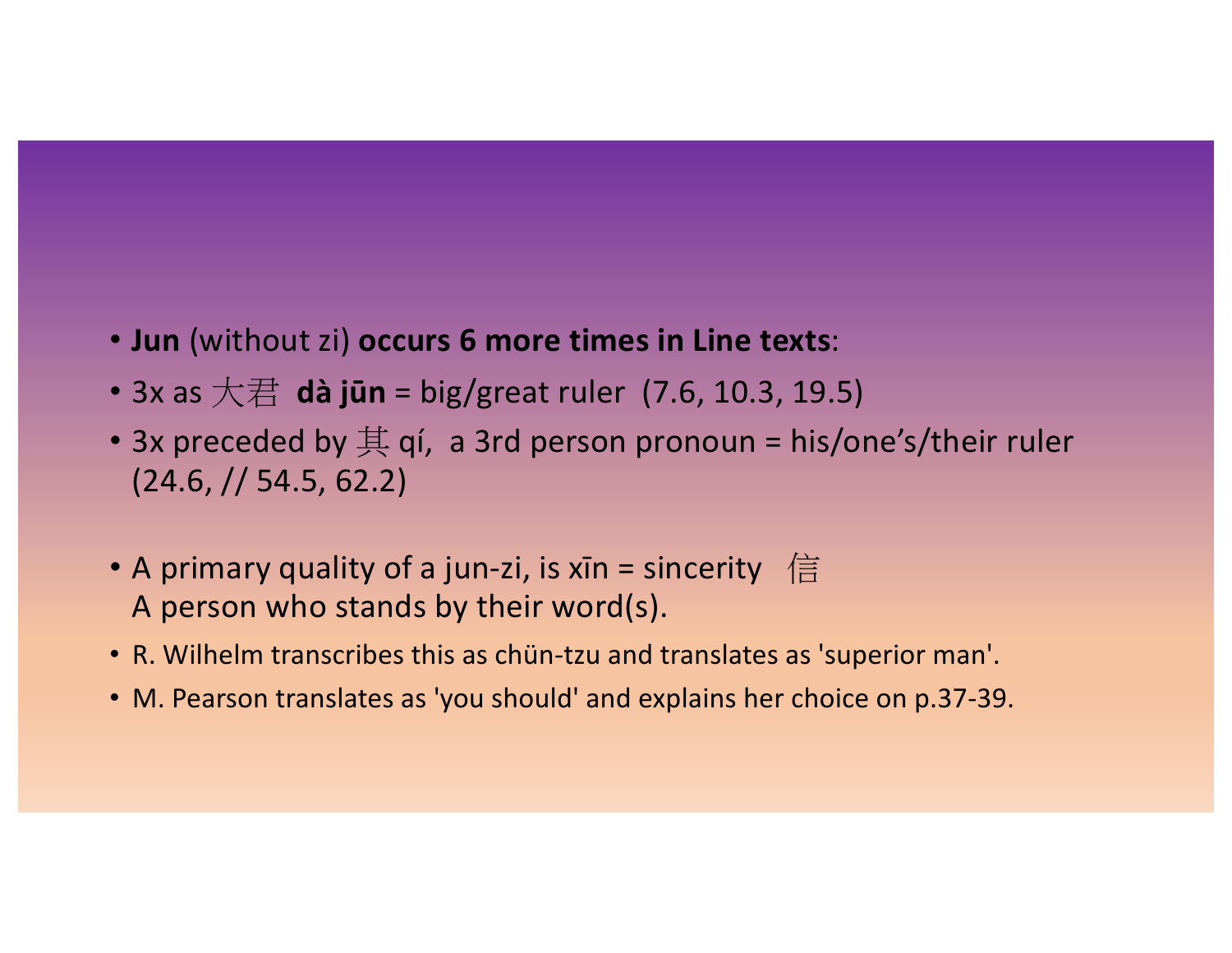### Forming & Phrasing the Question (The Art of Asking)

• Make sure what you Ask & what you Intend are Aligned

- Make the Q. succinct, concise & to the point.
- Telegraphic (like a telegram, or instant message)
- or a poem (haiku)
- it does not need to be a complete sentence, or grammatically correct
- Make every word count
- say what you mean, and mean what you ask
- **Test**: Does it roll off your tongue easily
- does it sound "right" out loud
- work with it until your sure it is the right Q.
- that it speaks to the core/essence of your situation.
- Write it down (don't just do it in your head)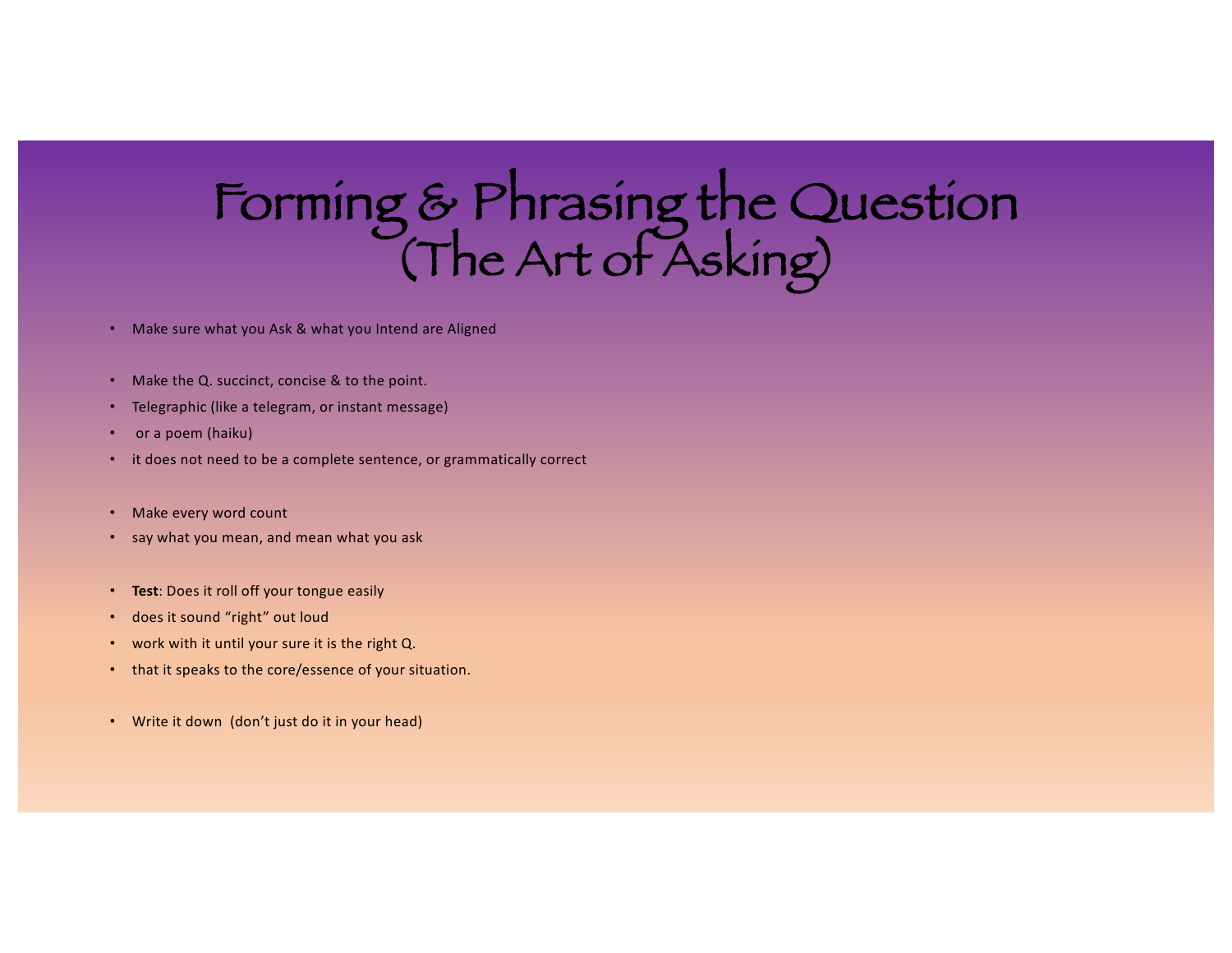### Common Mistakes

- Ask only One Q. at a time
- the Q. may include qualifiers that make it clear & precise
- Are the Who, What, When, Where, How & Why's clearly implied and *understood* by you
- They do not necessarily need to be spelled out in the Q.
- Don't make it too complicated
- The Question *should not* be a:
- Compound Q.- the text can't possibly respond to two questions at once.
- Either/Or Q.- this is the most typical compound Q
- Cluttered Q.- too many details or implications to allow a clear interpretation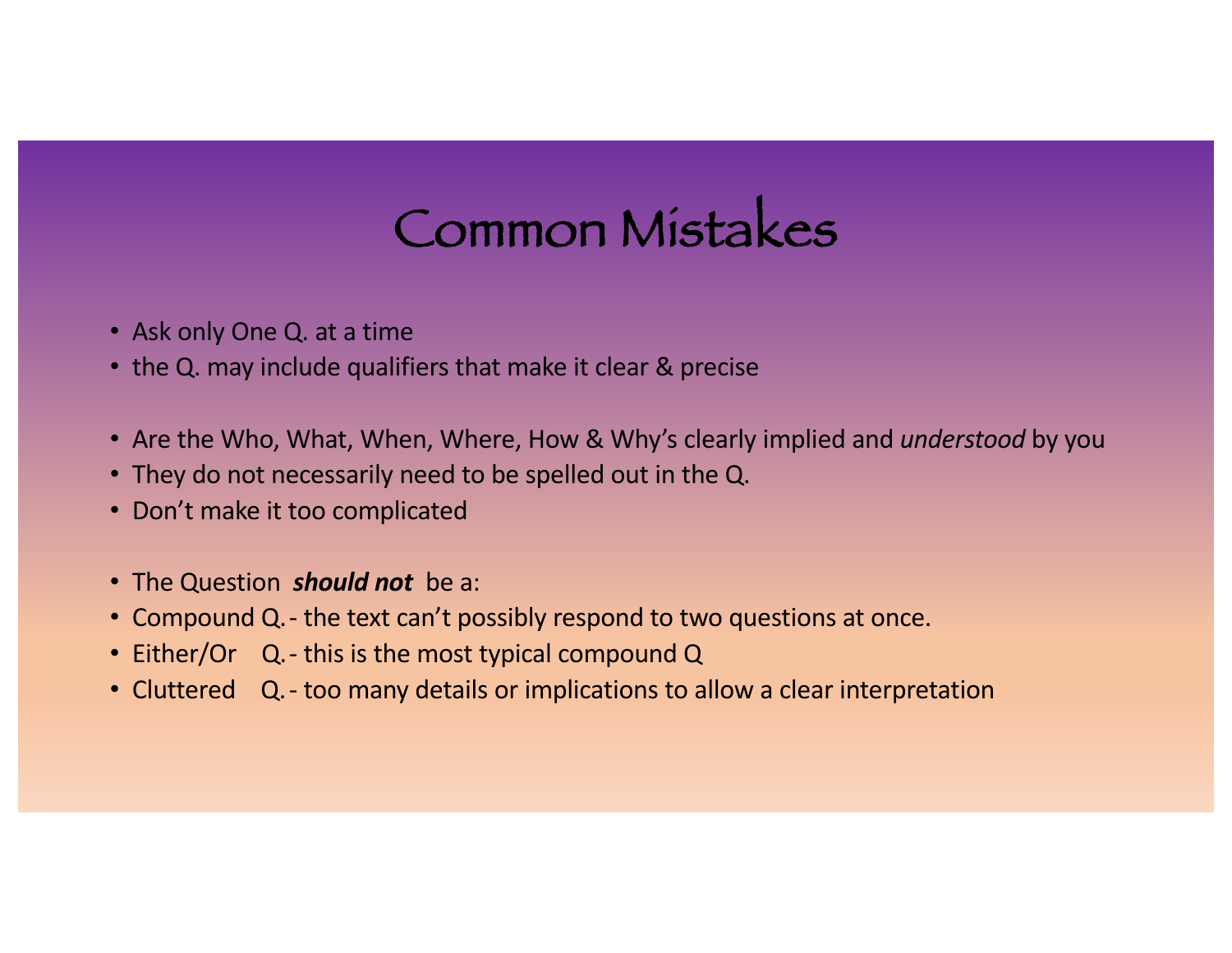- Don't ask YES/NO type Questions might as well flip a coin (which is OK too)
- Avoid "SHOULD I" type Questions
- dependent, too childlike and asks the Yi to be parental with you
- remember "noble hearted **and** self governing"
- Instead ask:
- What is likely to occur/happen if…?
- What result can I expect upon…?
- Remember consulting is like asking the universe what time it is.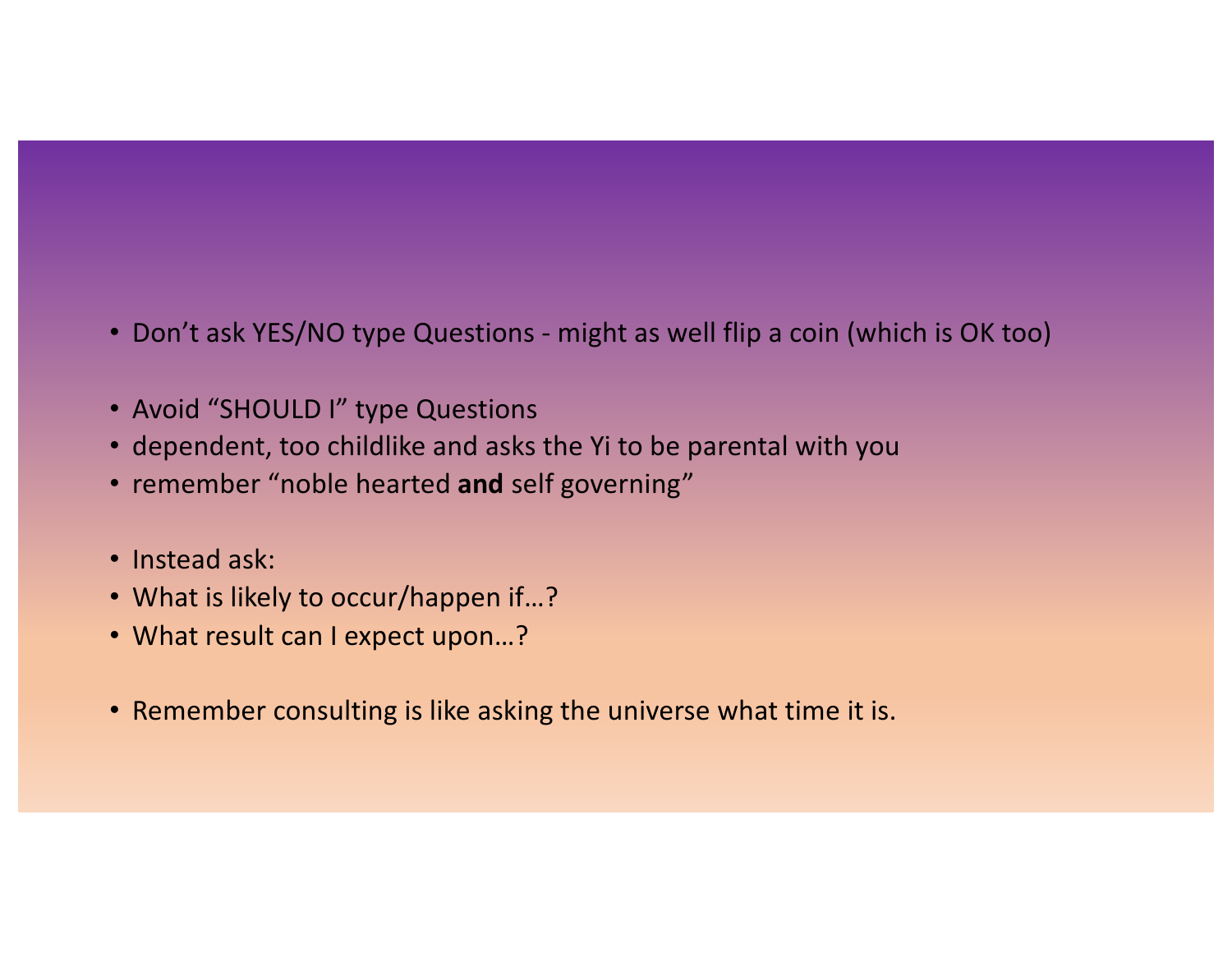# Developing Rituals

- Ritual **transforms** you, the time, and the place.
- Ritual puts you 'in touch' with your 'higher self' and the 'collective unconscious'.
- **Create a Special Place** set aside/cleared/purified
- **Set Aside Special Times** of the day/week/year
- (traditionally considered inappropriate to divine after dark)
- **Hexagram for the Week**
- Day 1: study the Initial hexagram, changing lines and resultant hexagram
- Days 2-7: study the lines (one line per day) in context of above
- **Hexagram for the Year** (each line will cover 2 months)
- on New Year's Day, Chinese New Year
- on your birthday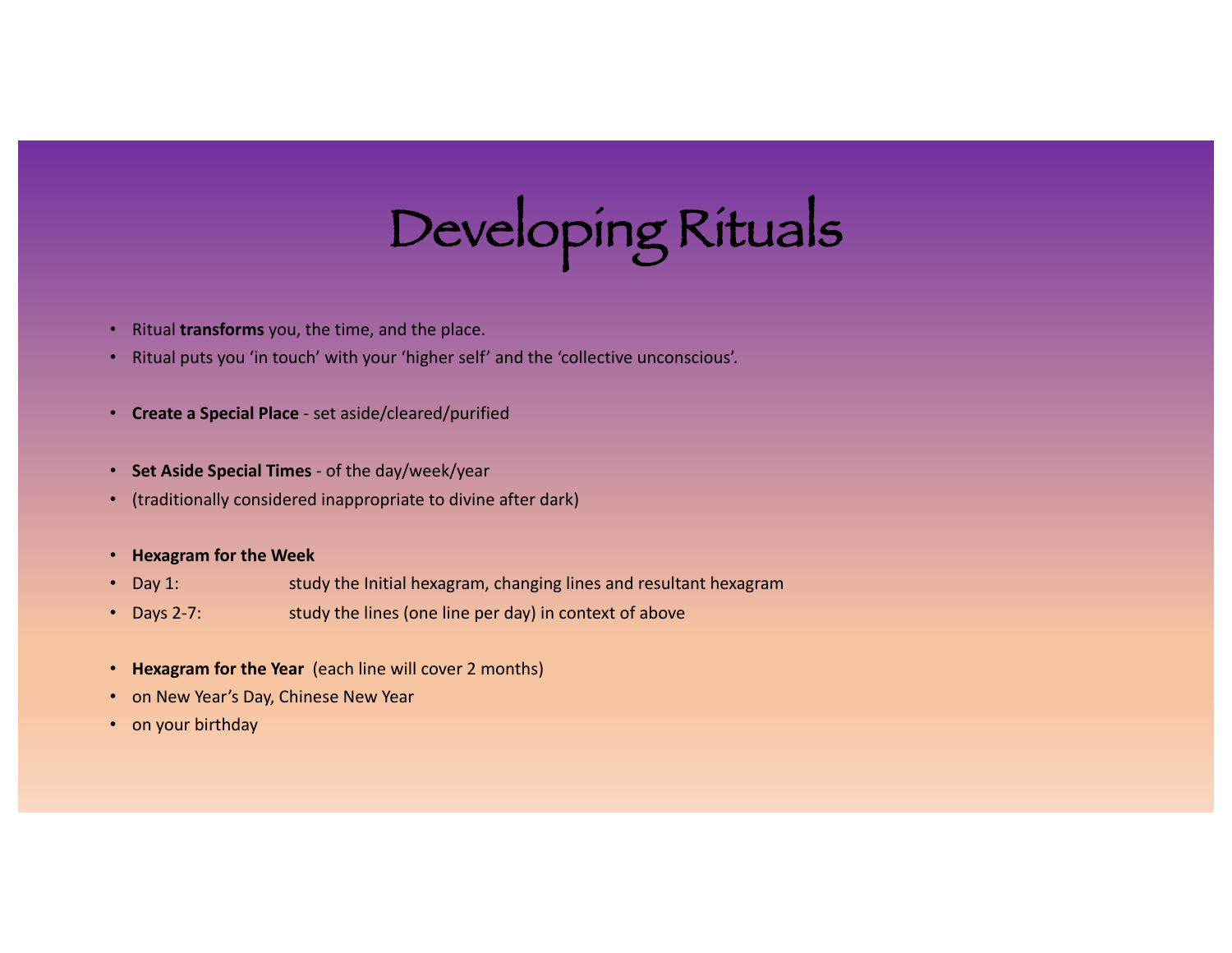## Ritual (continued)

#### • **Prepare Yourself**

- relax, open up, clear and focus yourself
- meditate, do some tai-ji, take a hot bath etc. (whatever works for you)

#### • **Directional Symbolism**

- book faces South direction of Li, illumination & clarity, insight
- 
- you face North (i.e. the book) direction of Kan, darkness, mystery & the unknown
- **Method** (choose your method)
- 
- coins, stalks, beads, etc. The seach involves its own ritual process
- **Develop your own Style**
- personal style of consulting develop your own ritual(s)
-